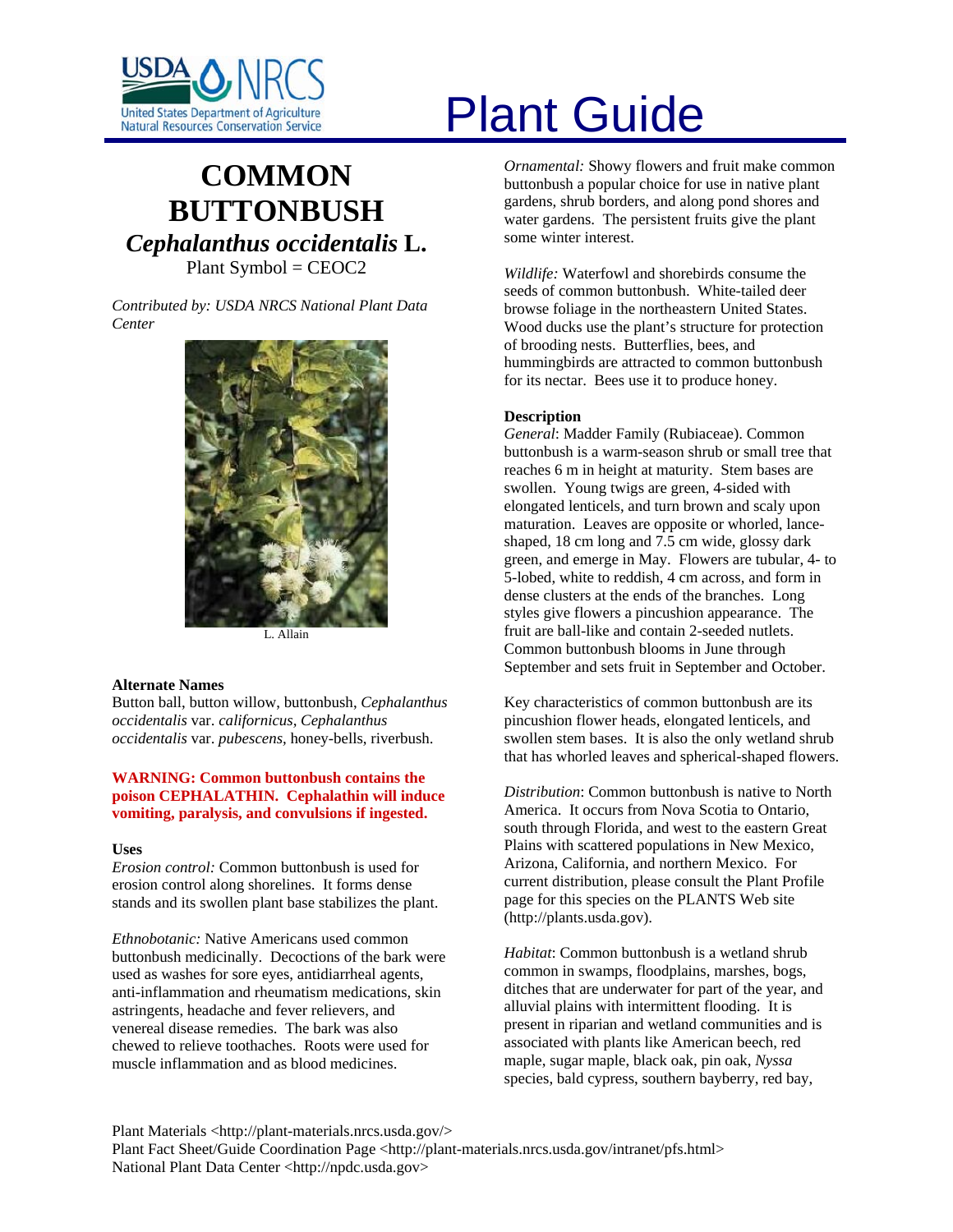holly, dogberry, grape, viburnum, poison ivy, Indian grass, big bluestem, switchgrass, and sedges.

#### **Adaptation**

The USDA hardiness zones for common buttonbush are 5 through 9. It is a pioneer species in flooded areas and colonizes lowland marsh communities dominated by hardstem bulrush. It grows well in sandy, loamy soils or alluvial soils with sand or silt surfaces. It favors acidic or neutral soils and is intolerant of alkalinity. It prefers medium to wet moisture levels and is intolerant of dry soils. Abundance increases with increased water levels and with increased light levels. Its distribution is limited to regions that have a mean July temperature of  $20^{\circ}$ C.

#### **Management**

Common buttonbush does not colonize along manmade waterways. It is moderately susceptible to herbicides and can be damaged by springtime flooding. Pruning is not necessary for control of spread but can be done in the spring to shape the plant. Dense shrubs can be cut back in the fall, when water levels are low, to maintain manageability.

It has been found in the South that common buttonbush remains dominant in the absence of fire. It will resprout in a few months following lowintensity burns in wet woodlands. Frequent fires will promote occasional sprouting, but common buttonbush is slow to resprout (7 years) following high-intensity burns. In the southern marshlands, fire decreases grass densities, releasing nutrients for common buttonbush, and increasing growth.

#### **Seeds and Plant Production**

Common buttonbush seeds are ready for collection in the fall when they have turned reddish-brown. No pretreatment is necessary. Sow seeds into moist, humus soils in full sun or part shade.

Cuttings will produce roots in moist sandy soil. Unrooted cuttings can be pushed into moist soil along shorelines and will establish on their own.

## **Cultivars, Improved, and Selected Materials (and area of origin)**

In 1996, the Big Flats Plant Materials Center released the 'Keystone' common buttonbush cultivar for use in wetland and riparian area restoration for the entire common buttonbush range. 'Keystone' was selected for its increased plant vigor, stem and foliar abundance, and increased basal area.

Contact your local Natural Resources Conservation Service (formerly Soil Conservation Service) office for more information. Look in the phone book under "United States Government." The Natural Resources Conservation Service will be listed under the subheading "Department of Agriculture."

#### **References**

Allain, L. 2004. *USDA-NRCS PLANTS Database,*  Version 3.5 (http://plants.usda.gov, 24 June 2004). National Plant Data Center, Baton Rouge.

Agricultural Research Center. 2004. *GRIN taxonomy*  (http://www.ars-grin.gov/cgi-bin/npgs/html/index, 21 June 2004). USDA, Beltsville.

Esquivel, R.G. 2001. *Propagation protocol for production of container Cephalanthus occidentalis L. plants.* (http://www.native plantnetwork.org, 21 June 2004). College of Natural Resources, University of Idaho, Moscow.

Floridata. 2004. *Plant encyclopedia* (http://floridata.com, 21 June 2004). Floridata Marketplace, Tallahassee.

Kemper Center for Home Gardening. 2004. (http://ridgwaydb-mobot.org/ kemperweb/plantfinder/Alpha.asp, 21 June 2004). Missouri Botanical Garden, St. Louis.

Morris, R. 2003. *Cephalanthus occidentalis* (http://www.scs.leeds.ac.uk/cgi-bin/pfaf/arr\_html? Cephalanthus+occidentalis, 21 June 2004). Plants for a Future Database, Blagdon Cross, Ashwater, Beaworthy, Devon, United Kingdom.

Snyder, S.A. 1991. *Cephalanthus occidentalis.*  (http://www.fs.fed.us/database/feis/, 21 June 2004). Rocky Mountain Research Station, USDA Forest Service, Missoula.

Wisconsin State Herbarium. 2004. *Cephalanthus occidentalis* (www.botany.wisc.edu/wisflora/scripts/ detail.asp?SpCode=CEPOCC, 21 June 2004). University of Wisconsin, Madison.

Wunderlin, R.P., and B.F. Hansen. 2003. *Atlas of Florida vascular plants* (http://www.plantatlas. usf.edu, 21 June 2004). Institute of Systematic Botany, University of South Florida, Tampa.